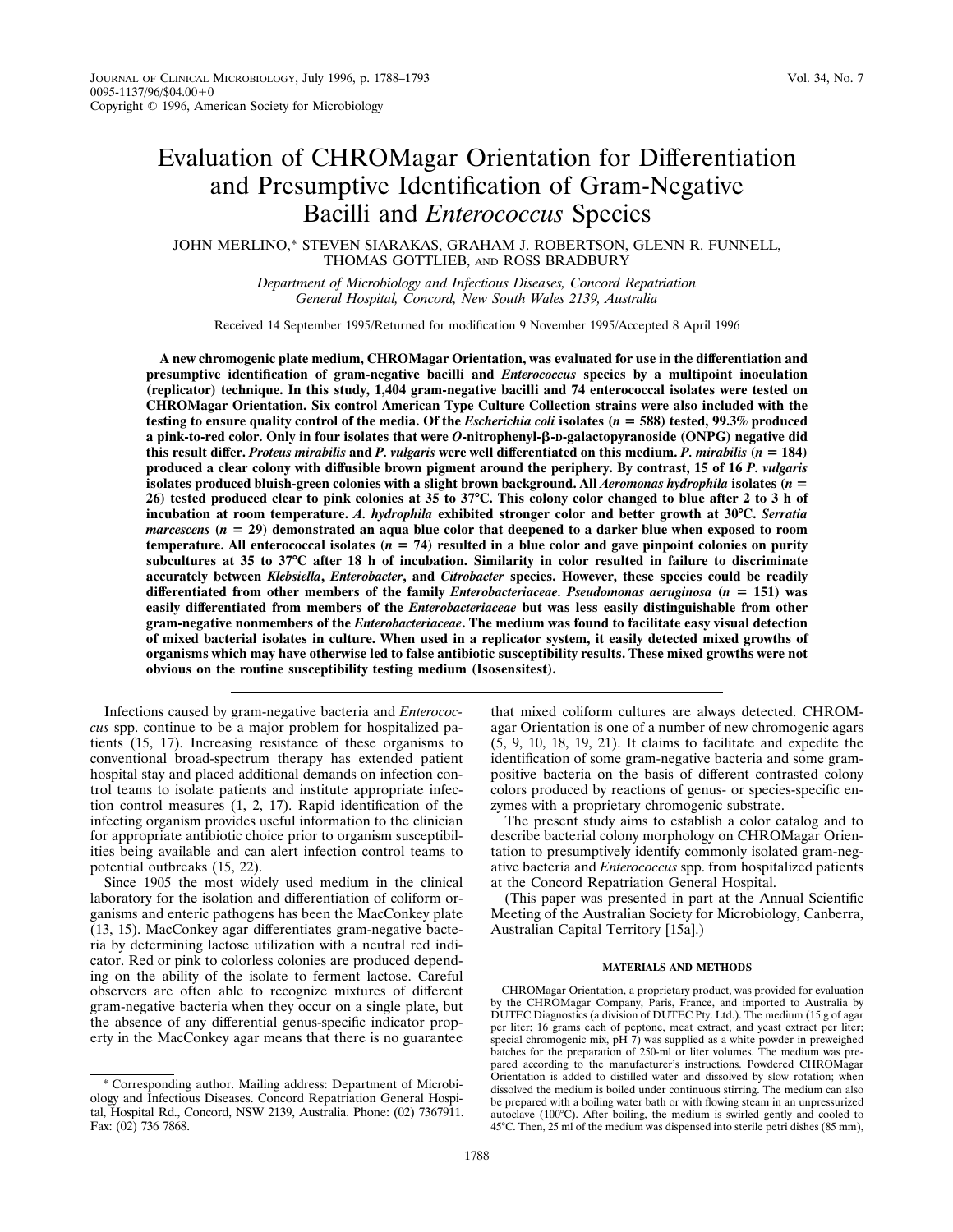allowed to solidify, and then stored at  $4^{\circ}$ C in a dark container and used within 1 month. The medium does not require sterilization by autoclaving. Plates should be well dried (plate lids kept ajar) for up to 2 h preferably in the dark before use, and incubation at  $35-37^{\circ}\text{C}$  should be in air in the dark. Plates are read after 16 to 24 h of incubation as instructed by the manufacturer.

**Bacterial strains.** A total of 1,478 isolates, comprising 1,404 gram-negative bacilli and 74 enterococcal isolates, were screened for their abilities to grow and for their colony colors on CHROMagar Orientation. The isolates used in the trial were obtained from routine clinical specimens from hospitalized patients at the Concord Repatriation General Hospital. Twenty-three strains of *Aeromonas hydrophila* tested were donated by the University of Technology, Sydney; these comprised 15 environmental strains and 8 clinical isolates.

Control strains *Enterobacter cloacae* ATCC 13047; *Escherichia coli* ATCC 35218; *Enterobacter faecalis* ATCC 29212; *Proteus vulgaris* ATCC 6380; *Pseudomonas aeruginosa* ATCC 9721; and *Salmonella typhimurium* ATCC 13311 were used to continuously quality control the media and assess color stability. That is, at least three control American Type Culture Collection (ATCC) strains were tested for each test run, and all six ATCC control strains were tested for each new batch reconstituted.

Control mixtures were made by emulsifying isolates of different ATCC strains (one or more isolated colonies) into 5 ml of trypticase soy broth (no. 11768; BBL, Cockeysville, Md.) incubated 4 h at 35 to  $37^{\circ}$ C.

**Bacterial identification.** All isolates from members of the family *Enterobacteriaceae* were identified by a modified Mast replicator identification (Mast International Ltd., Merseyside, United Kingdom) method (11). This is an agar-based system in which biochemical substrates are incorporated into the agar and substrate utilization or enzyme reactions are manifested by color change. Each agar plate can be challenged with a number of different isolates by using a multipoint inoculation technique (replicator). The medium was reconstituted, and reactions were interpreted according to the manufacturer's instructions. Any questionable results were confirmed with an API 20E reference profile system (Biomérieux, Marcy-l'Etoile, France), with tests performed as instructed by the manufacturer. Nonfermenters were identified with an API 20NE reference profile system (Biomérieux systems). The enterococcal isolates in this survey were initially tested for esculin hydrolysis or Lancefield antigen grouping (Oxoid, Unipath Limited, Basingstoke, Hampshire, England). Isolates that were esculin positive or group D were identified by using an API Strep reference profile system (Biomérieux systems). *Salmonella* spp. were further sent to a reference laboratory, the Institute of Clinical Pathology and Medical Research (ICPMR)–Westmead Hospital, for confirmation of identification.

The oxidase test was performed with oxidase sticks (Oxoid Ltd., Basingstoke, Hampshire, United Kingdom) by following the instruction of the manufacturer. The indole spot test was performed as described by Vracko and Sherris (25). A confirmatory direct test was performed by washing pure cultures with sterile saline, placing a small amount of suspension in a test tube, and adding Kovacs reagent.

**Multipoint inoculation technique.** All isolates were emulsified in phosphatebuffered saline (pH 7.4) (BR14a, Dulbecco A tablets; Oxoid), and the suspension was standardized to contain 10<sup>8</sup> CFU/ml. A multipoint inoculation technique first described by Steers et al. (23) was used to inoculate the bacterial suspension onto the agar. In this case, Mast multipoint inoculator (Mast systems) was used to apply a maximum of 36 organisms with an inoculum of  $10^4$  CFU each to a CHROMagar Orientation plate and a MacConkey plate (Oxoid, CM7) to check organism viability. Inoculated plates were incubated in air at 35 to  $37^{\circ}$ C for 16 to 24 h in the dark prior to reading as instructed by the manufacturer.

**Color estimation.** Control organisms and representative isolate colors were compared with a Pantone international printing color chart. Color estimations were conducted independently by four of the authors, following which Pantone color reference numbers were agreed on independently. If discrepancies occurred, a further description was added for that species and more than one Pantone color reference number was given.

### **RESULTS**

**Appearance of isolates on CHROMagar Orientation.** All organisms tested grew on CHROMagar Orientation plates and MacConkey agar incubated at 35 to  $37^{\circ}$ C for 16 to 24 h. There was a consistent color reaction observed for some species or genus, with discrepancies summarized in Table 1. Figure 1 demonstrates representative color reactions for selected organisms.

Of the total 1,478 isolates tested, 60% were correctly presumptively identified on CHROMagar Orientation by color and morphology alone (Table 1). The accuracy of identification increased to 98% when simple extra tests were performed in conjunction with or directly upon the chromogenic medium (Table 2).

*Escherichia coli* ( $n = 592$ ) was the predominant isolate in the study. Of the *E. coli* strains tested, 99.3% produced a pink to red colony (Fig. 1, no. 1). Only four strains failed to produce this color, all four being *o*-nitrophenyl-β-D-galactopyranoside (ONPG) negative. *Proteus mirabilis* isolates  $(n = 184)$  produced clear colonies with diffusible brown pigment around the periphery of each colony. *Proteus vulgaris* strains  $(n = 15)$ demonstrated bluish-green colonies with a slight brown background (Fig. 1, no. 2). One isolate of *P. vulgaris*, however, demonstrated a reaction typical of *P. mirabilis. Morganella morganii*  $(n = 29)$  also exhibited clear colonies with a slight brown background which were difficult to differentiate from other *Proteus* spp. (Fig. 1, no. 3 and 12). *Pseudomonas aeruginosa* isolates ( $n = 151$ ) resulted in characteristic transparent yellow to green colonies. Indeed this appearance proved useful in the identification of this organism. However, two strains of *Pseudomonas fluorescens* included in the study also displayed a transparent to yellow colony that was not easily distinguishable from *P. aeruginosa.*

*Citrobacter* spp., *Enterobacter* spp., and *Klebsiella* spp. regularly demonstrated a metallic blue-violet colony with or without a purple to pink halo (Fig. 1, no. 4, 5, and 6). Of *C. freundii* isolates, 67% produced a violet to purple colony with a pink border which made these strains easier to identify. *Serratia marcescens* strains  $(n = 29)$  appeared aqua blue in color. This color deepened to a darker blue (Fig. 1, no. 14) when exposed after 1 h during reading at room temperature. *Serratia liquefaciens* isolates  $(n = 6)$  produced the same color as *S. marcescens* but did not deepen in color when exposed to room temperature. Of 26 strains of *Aeromonas hydrophila* tested, all produced initially a clear or pink color after incubation at 35 to  $37^{\circ}$ C for 16 to 24 h, changing to a blue color (Fig. 1, no. 8) after 2 to 3 h at room temperature. Superior growth and deeper color were observed with this genus at  $30^{\circ}$ C. Three other strains presumptively identified as *Aeromonas sobria* produced a pink to red color at 35 to  $37^{\circ}$ C after 16 to 24 h of incubation; however, these three isolates retained their original color even after 7 days of incubation at room temperature (data not presented). All *Enterococcus faecalis* ( $n = 68$ ) and *Enterococcus faecium*  $(n = 6)$  isolates produced a blue color (Fig. 1, no. 17) and grew as pinpoint isolated colonies (on purity subculture) at 35 to  $37^{\circ}$ C after 16 to 24 h of incubation.

*Shigella boydii*, *Salmonella* spp., *Stenotrophomonas maltophilia*, *Alcaligenes denitrificans*, and *Acinetobacter calcoaceticus* resulted in white to clear undifferentiated colonies. Single isolates of *Yersinia enterocolitica*, *Plesiomonas shigelloides*, and *Shigella sonnei* tested demonstrated blue, transparent pink, and pink-red colors, respectively (Fig. 1, no. 11, 13, and 9).

CHROMagar Orientation supports the growth of staphylococci, similar to MacConkey agar. The two species tested in this study, *Staphylococcus aureus* and *Staphylococcus epidermidis*, both grew as clear to white undifferentiated colonies.

This chromogenic medium also allowed easy visual detection of mixed cultures (Fig. 2) both from purity subcultures or when used as a primary medium in direct specimen plating.

**Viabilities, color stability, and batch variations of organisms on CHROMagar Orientation.** The viability of the organism was not lost during testing on CHROMagar. All control and test organisms grew equally well on CHROMagar Orientation and on the MacConkey agar. In the dark, color was stable; however, when exposed to light the color intensified, deepened, and in some cases diffused. Batch variation was minimal. Control strains showed no variations with each new lot tested.

**Pantone color reference determination.** The Pantone printers' color chart was used because of its universal color accep-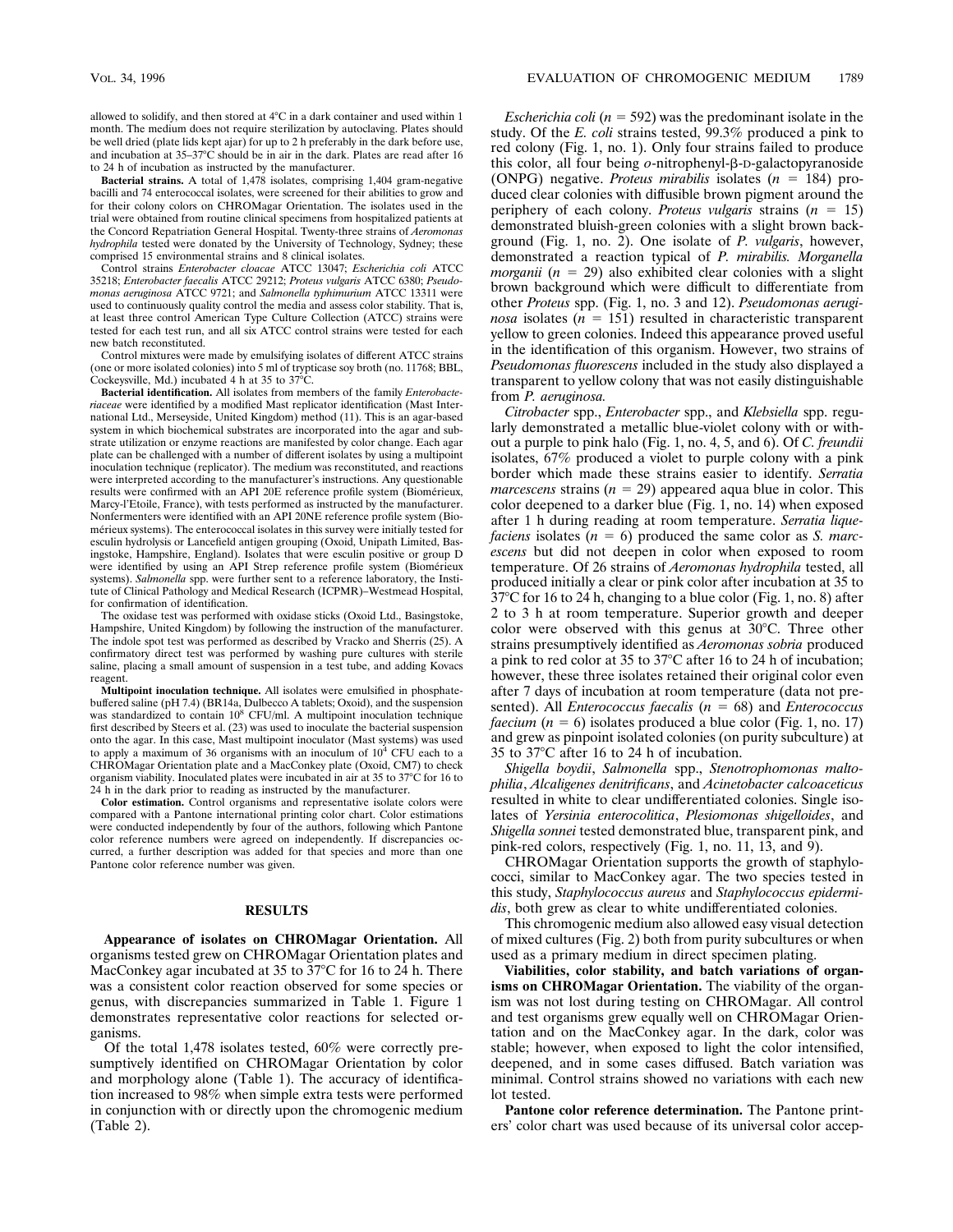|                                                     | Total no.<br>tested          | No. $(\%)$ with<br>described<br>color |                                                                                                                    |                                                      | No. of isolates                                            |                                                               |                                                                                |
|-----------------------------------------------------|------------------------------|---------------------------------------|--------------------------------------------------------------------------------------------------------------------|------------------------------------------------------|------------------------------------------------------------|---------------------------------------------------------------|--------------------------------------------------------------------------------|
| Organism                                            |                              |                                       | Description of<br>pigment                                                                                          | Pantone<br>color chart<br>reference no. <sup>a</sup> | With correct<br>presumptive<br>identification <sup>b</sup> | Correctly<br>identified with<br>additional tests <sup>c</sup> | Not identified by<br><b>CHROMagar</b><br>Orientation <sup><math>d</math></sup> |
| Acinetobacter calcoaceticus<br>Aeromonas hydrophila | 16<br>26                     | 16<br>26                              | White nontransparent<br>Initially clear to pink at 37°C 217C<br>changing to blue with clear 271C<br>edges at $RTt$ | Not referenced <sup>e</sup>                          | 26                                                         |                                                               | 16                                                                             |
| Alcaligenes denitrificans                           | $\mathbf{1}$                 | $\mathbf{1}$                          | Clear                                                                                                              | Not referenced                                       |                                                            |                                                               | $\mathbf{1}$                                                                   |
| Citrobacter diversus                                | 7                            | $\tau$                                | Light bluish green with dif-<br>fused edges                                                                        | 280C                                                 |                                                            | 7                                                             |                                                                                |
| Citrobacter freundii                                | 15                           | 10 (67)                               | Violet purple interior with<br>pinkish border                                                                      | 271C                                                 |                                                            | 15                                                            |                                                                                |
|                                                     |                              | 5(33)                                 | Metallic blue with strong                                                                                          | 280C/281C/286C                                       |                                                            |                                                               |                                                                                |
| Enterobacter aerogenes                              | 15                           | 15                                    | purple pink halo (diffused)<br>Metallic blue (may have dif-<br>fused edges)                                        | 281C                                                 |                                                            | 15                                                            |                                                                                |
| Enterobacter agglomerans                            | 2                            | 2                                     | Metallic blue                                                                                                      | 281C                                                 |                                                            | $\overline{c}$                                                |                                                                                |
| Enterobacter cloacae                                | 52                           | 44 (85)                               | Metallic bluish purple with<br>strong purple-to-pink halo<br>around periphery                                      |                                                      |                                                            |                                                               |                                                                                |
|                                                     |                              | 8 (15)                                | Metallic bluish purple with<br>no halo                                                                             | 281C                                                 |                                                            |                                                               |                                                                                |
| Enterobacter sakazaki                               | 1                            | 1                                     | Metallic blue with strong<br>purple halo                                                                           | 281C/204C                                            |                                                            | $\mathbf{1}$                                                  |                                                                                |
| Enterococcus faecalis                               | 68                           | 68                                    | Diffuse blue pinlike within<br>agar $(<24 h)$                                                                      | 300C                                                 |                                                            |                                                               | 68                                                                             |
| Enterococcus faecium                                | 6                            | 6                                     | Diffuse blue pinlike within<br>agar $(<24 h)$                                                                      | 300C                                                 |                                                            |                                                               | 6                                                                              |
| Enterococcus spp.                                   | 74                           | 74                                    | Diffuse blue pinlike within<br>agar $(<24 h)$                                                                      | 300C                                                 | 74                                                         |                                                               |                                                                                |
| Escherichia coli                                    | 592                          | 588 (99.3)                            | Pinkish to red                                                                                                     | 189C/192C                                            | 588                                                        |                                                               |                                                                                |
| Klebsiella oxytoca                                  | 18                           | 4(0.7)<br>18                          | Clear<br>Metallic blue with no pink<br>halo                                                                        | Not referenced<br>286C                               |                                                            | 4<br>18                                                       |                                                                                |
| Klebsiella pneumoniae                               | 228                          | 169 (74)                              | Metallic blue with slight pink 280C<br>halo around periphery                                                       |                                                      |                                                            | 228                                                           |                                                                                |
|                                                     |                              | 59 (26)                               | Metallic blue with no pink<br>halo                                                                                 | 280C                                                 |                                                            |                                                               |                                                                                |
| Morganella morganii                                 | 26                           | 29                                    | Clear transparent—slight<br>brownish background                                                                    | 4060U                                                |                                                            | 29                                                            |                                                                                |
| Plesiomonas shigelloides                            | 1                            | $\mathbf{1}$                          | Transparent pink                                                                                                   | 2050C                                                |                                                            |                                                               | $\mathbf{1}$                                                                   |
| Proteus mirabilis                                   | 184<br>16                    | 184<br>15(94)                         | Clear with diffusible brown<br>Bluish green                                                                        | 468U<br>341C                                         | 15                                                         | 184                                                           |                                                                                |
| Proteus vulgaris                                    |                              | 1(6)                                  | Clear with diffusible brown                                                                                        | 468U                                                 |                                                            | $\mathbf{1}$                                                  |                                                                                |
| Pseudomonas aeruginosa                              | 151                          | 151                                   | Transparent, yellow to<br>green-serated edges, dif-<br>fused                                                       | 5845C                                                | 151                                                        |                                                               |                                                                                |
| Pseudomonas fluorescens<br>Salmonella               | 2                            | $\mathfrak{D}$                        | Transparent, yellow                                                                                                | Not referenced                                       |                                                            |                                                               | $\mathfrak{D}$                                                                 |
| Group B                                             | 2                            | $\overline{c}$                        | Clear                                                                                                              | Not referenced                                       |                                                            |                                                               | 2                                                                              |
| paratyphi                                           | $\mathbf{1}$                 | $\mathbf{1}$                          | Clear                                                                                                              | Not referenced                                       |                                                            |                                                               | 1                                                                              |
| potsdam<br>typhimurium                              | $\mathbf{1}$<br>$\mathbf{1}$ | $\mathbf{1}$<br>$\mathbf{1}$          | Clear<br>Clear                                                                                                     | Not referenced<br>Not referenced                     |                                                            |                                                               | 1<br>1                                                                         |
| Serratia liquefaciens                               | 6                            | 6                                     | Light aqua blue-may<br>darken to navy blue with                                                                    | 296C                                                 | 6                                                          |                                                               |                                                                                |
| Serratia marcescens                                 | 29                           | 29                                    | pigment production at RT                                                                                           | 296C/320C                                            | 29                                                         |                                                               |                                                                                |
| Shigella boydii                                     | $\mathbf{1}$                 | $\mathbf{1}$                          | Clear-pale grey                                                                                                    | Not referenced                                       |                                                            |                                                               |                                                                                |
| Shigella sonnei                                     | $\mathbf{1}$                 | $\mathbf{1}$                          | Pink                                                                                                               | 189C/192C                                            |                                                            | $\mathbf{1}$                                                  |                                                                                |
| Stenotrophomonas maltophilia                        | 5                            | 5                                     | Clear                                                                                                              | Not referenced                                       |                                                            |                                                               | 5                                                                              |
| Yersinia enterocolitica                             |                              | $\mathbf{1}$                          | Diffused blue at 30°C                                                                                              | 300C                                                 |                                                            |                                                               | $\mathbf{1}$                                                                   |

|  |  |  |  |  |  |  |  |  | TABLE 1. Pigment reaction and presumptive identification of gram-negative and -positive bacteria on CHROMagar Orientation |  |
|--|--|--|--|--|--|--|--|--|---------------------------------------------------------------------------------------------------------------------------|--|
|--|--|--|--|--|--|--|--|--|---------------------------------------------------------------------------------------------------------------------------|--|

<sup>*a*</sup> Pantone Color Guide 747XR 1988–1989.<br><sup>*b*</sup> Presumptive identification based on color and morphology on CHROMagar Orientation only.<br><sup>*c*</sup> Identification with additional (one to three) rapid tests as described in Tabl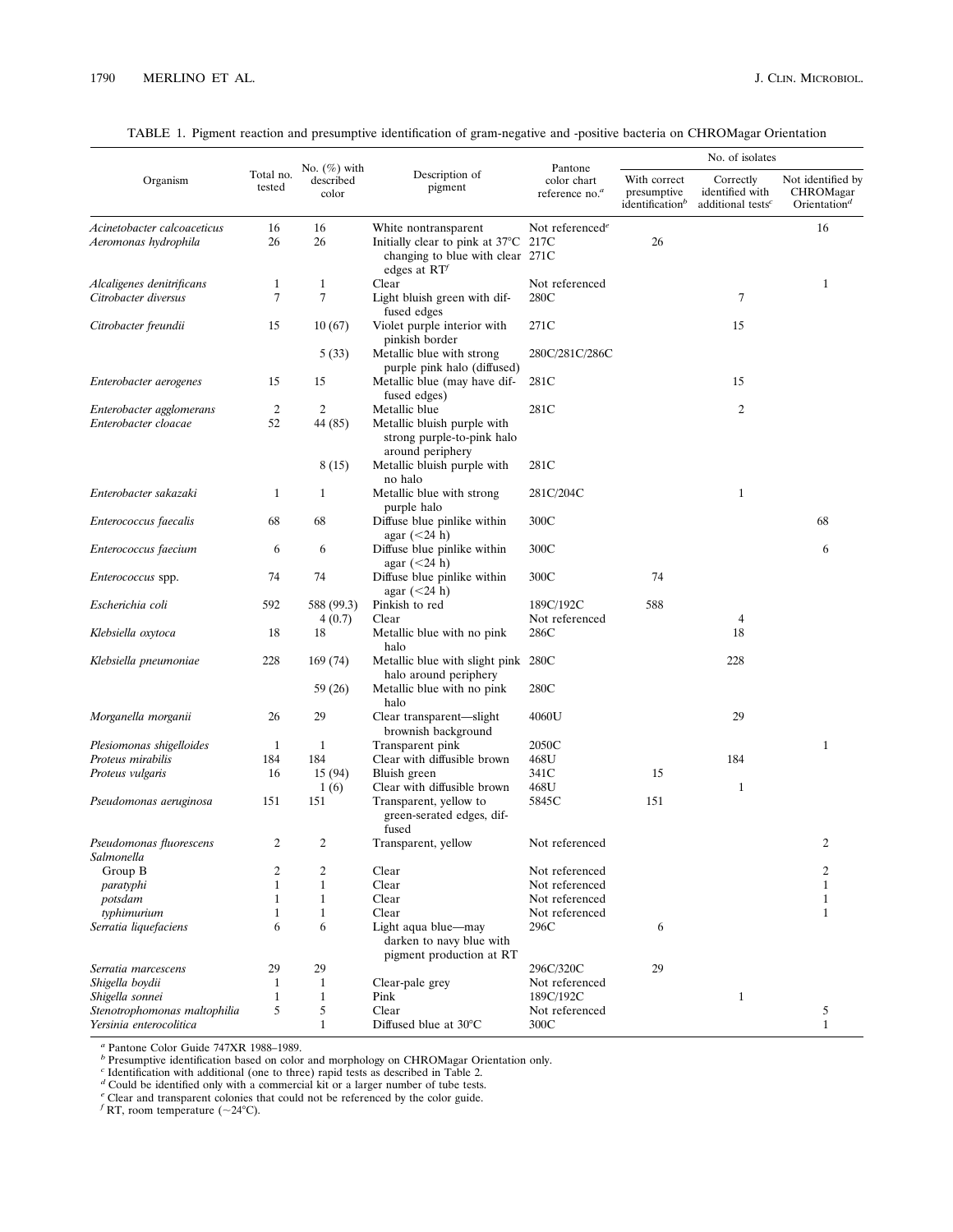

FIG. 1. Representative chromogenic reactions of selected organisms on CHROMagar. 1, E. coli; 2, P. vulgaris; 3, P. mirabilis; 4, E. clocae; 5, C. diversus; 6, Klebsiella pneumoniae; 7, Salmonella typhimurium; 8, Aeromonas Shigella sonnei; 10, P. aeruginosa; 11, Y. enterocolitica; 12, M. morganii; 13, Plesiomonas shigelloides; 14, Serratia marcescens; 15, A. calcoaceticus; 16, Stenotrophomonas maltophilia; 17, Enterococcus faecalis.

tance. The color colony reference was determined by two of the researchers and later confirmed by two other researchers. Where discrepancies occurred additional reference profile numbers were included (Table 1). Clear, white, and transparent colonies were not referenced because the color chart was not considered suitable for these colonies.

## **DISCUSSION**

CHROMagar Orientation proved applicable for the differentiation and presumptive identification of certain bacterial genera and species (Table 1) on the basis of color and morphology alone. The ability of the agar to allow for simple added



FIG. 2. Colonies plated from a mixed suspension, showing two different gram-negative isolates on CHROMagar. The two species can be distinguished by their color appearance. Pink-red, E. coli; blue, Klebsiella pneumoniae

tests increased the overall accuracy of identification from 60 to 98% (Tables 1 and 2). Results compared favorably with those obtained by a proven biochemical identification method (11). In comparison with other E. coli strains tested, 99.3% gave good correlation with the chromogenic agar. The remaining 0.7% were ONPG-negative strains and were not differentiated by this medium and remained colorless. However, these isolates could be easily differentiated with the use of a spot indole test as described by Vracko and Sherris (25). One E. coli strain which was nutritionally dependent had no problems growing on the agar and gave the correct chromogenic reaction. It is probable that the peptone and yeast extract in the formulation may have provided additional enrichment for the organism to grow. This makes CHROMagar Orientation an attractive primary screening medium, considering that the majority of urinary tract infections are caused by E. coli and that this microbe is responsible for most nosocomial and community-acquired urinary tract infections  $(7, 8)$ . On the basis of the enzyme substrate color characteristic reaction alone, the agar may be employed for the specific detection of E. coli from water, food, and biological fluids (12). The only other species tested in this

TABLE 2. Analysis of colored bacterial strains needing extra biochemical tests for correct identification to species level

| <b>Species</b>           | No. of<br>strains | Color                     | Pantone color<br>code | Type and key test reaction"       |  |  |
|--------------------------|-------------------|---------------------------|-----------------------|-----------------------------------|--|--|
| Escherichia coli         |                   | Clear                     | $NR^b$                | $ONPG-ve$ , $IND+ve$              |  |  |
| Shigella sonnei          |                   | Pink-red                  | 189C-192C             | $IND-ve$ , serology               |  |  |
| Klebsiella pneumoniae    | 228               | Blue with or without halo | 280C                  | $LDC+ve, ODC-ve, IND-ve$          |  |  |
| Klebsiella oxytoca       | 18                | Blue with or without halo | 286C                  | $LDC+ve, ODC-ve, IND+ve$          |  |  |
| Enterobacter cloacae     | 52                | Blue with or without halo | 281C/204C             | $LDC-ve, ODC+ve, IND-ve$          |  |  |
| Enterobacter agglomerans |                   | Blue with or without halo | 281C                  | $LDC-ve, ODC-ve, IND+/-$          |  |  |
| Enterobacter aerogenes   | 15                | Blue with or without halo | 281C                  | $LDC+ve, ODC+ve, IND-ve$          |  |  |
| Enterobacter sakazaki    |                   | Blue with or without halo | 281C/204C             | $LDC-ve, ODC-ve, IND-ve, SORB-ve$ |  |  |
| Citrobacter freundii     | 15                | Blue with or without halo | 271C/280C/281C        | $LDC-ve, ODC-ve, IND-ve$          |  |  |
| Citrobacter diversus     |                   | Blue with or without halo | 280C                  | $LDC-ve, ODC+ve, IND+ve$          |  |  |
| Proteus mirabilis        | 184               | Diffused brown            | 468U                  | $IND - ve$                        |  |  |
| Morganella morganii      | 29                | Diffused brown            | 4060U                 | $IND+ve$                          |  |  |
| Plesiomonas shigelloides |                   | Transparent pink          | 2050C                 | $OX+ve, IND+MAN-ve$               |  |  |
| Pseudomonas aeruginosa   | 151               | Transparent yellow-green  | 5845C                 | $OX + ve$                         |  |  |

<sup>a</sup> Key reaction codes: IND, spot indole test; ONPG, o-nitrophenyl-ß-D-galactopyranoside; LDC, lysine decarboxylase; ODC, ornithine decarboxylase; MAN, mannitol fermentation; SORB, sorbitol fermentation; OX, cytocrome oxidase test; +ve >90%; -ve, <10%; +/-, 50%; -, variable; serology, latex agglutination sera.

NR, not referenced.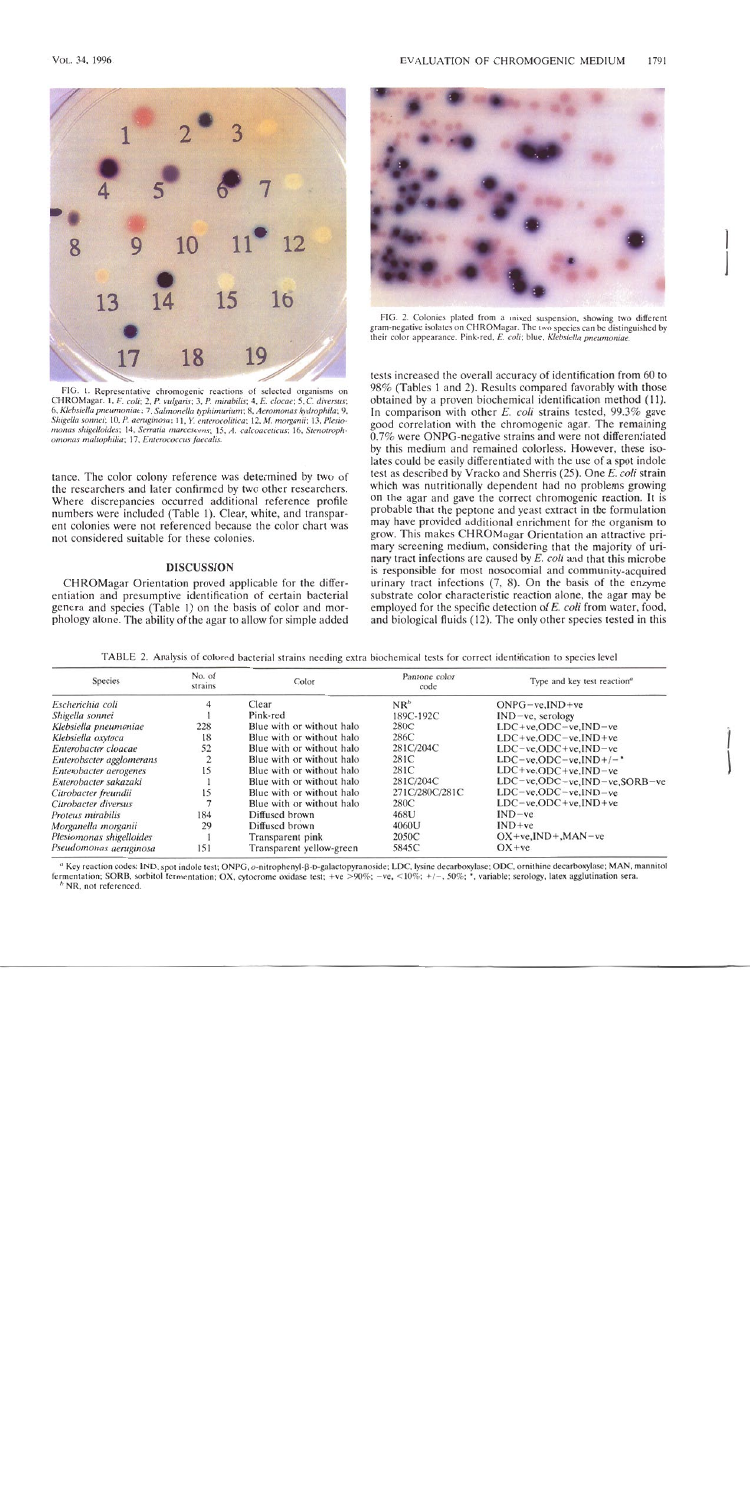study with a similar pink to red color was *Shigella sonnei*. The frequency of isolation of this microorganisms in the routine laboratory is very low; however, it will make CHROMagar Orientation less useful as a screening agar for *Shigella* infections.

*Klebsiella* spp., *Enterobacter* spp., and *Citrobacter* spp. gave a common color reaction. Other biochemical data were needed to differentiate them to a species level (Table 2).

*Proteus mirabilis* and *Proteus vulgaris* are common bacterial isolates in patients with indwelling urinary catheters (3, 12). CHROMagar Orientation gave good differentiation between these two species without further biochemical testing proving necessary. *P. mirabilis* and *M. morganii* were differentiated by the use of an indole spot test.

The chromogenic agar supported the growth of different *Pseudomonas* spp. Apart from the pyocyanin production of *Pseudomonas aeruginosa*, it was otherwise difficult to distinguish chromogenically among different species of pseudomonas. Our findings suggest that the medium should not be used to try to distinguish among different nonfermentative organisms. Clear colonies need to be identified further by other means.

Compared to results with the MacConkey agar, *Aeromonas hydrophila* isolates were distinct from *Pseudomonas* spp. on CHROMagar Orientation and were easily differentiated by color. von Grarvenitz (24) suggests that some strains of *Aeromonas* spp. are biochemically more active at 22°C than at 37°C. As a result we further compared growth of *Aeromonas* spp. on CHROMagar Orientation, and we found that growth and color were better at  $30^{\circ}$ C than at  $37^{\circ}$ C (data not presented).

Enterococcal isolates were chromogenically distinct on CHROMagar Orientation. The two most common encountered species, *E. faecalis* and *E. faecium*, gave similar color reactions and were indistinguishable at the species level. In a recent study enterococci represented the third most common cause of hospital-acquired bacteremia (6, 22). Detection and presumptive identification of enterococci at the genus level is important for appropriate treatment of certain infections, especially with the emergence of enterococci particularly of vancomycin-resistant strains, as important nosocomial pathogens (4, 6, 16).

In this study, CHROMagar Orientation medium permitted a good discrimination of some of the common species of bacteria when in mixed culture in clinical specimens after direct plating from urines, biliary fluids, blood cultures, and wound swabs. No interference in color development was found from mucus or other cellular material during primary direct plating. The medium also prevented the spreading of *Proteus* spp. and mucoid *E. coli* and *K. pneumoniae* strains which often mask underlying growth. Further evaluation of this medium as a direct isolation medium is required before comprehensive statements as to its suitability can be made. Nevertheless, preliminary work is encouraging, and the medium is well suited for use in a multipoint inoculation system. Colors of colonies are stable in the dark, but changes were observed when they were exposed to light for a period of time. Colony color became more diffusible and color toning deepened, altering the originally noted color. Manufacturer's instructions should be adhered to for color reproducibility and accuracy. This means CHROMagar Orientation plates should be taken out of the dark environment just prior to initial reading and then left at room temperature to detect any color changes occurring with time (e.g., *Aeromonas hydrophila* initially showing a pink color and changing to blue as described in Table 1.).

CHROMagar orientation has the added advantage over MacConkey agar of having substrates which allow greater differentiation of gram-negative bacilli and *Enterococcus* spp. in culture. The distinct color exhibited by some species, together with a few extra tests (Table 2), allows visual presumptive identification to be made of some isolates. The major disadvantages of this medium are as follows: (i) it is a light-sensitive medium, and the manufacturer's strict guidelines on preparation, incubation and reading should be followed; (ii) as pointed out by Odds and Bernaerts (18), use of this medium by laboratory staff afflicted with various types of color blindness may provide difficulties in distinguishing differences in color and colony appearance; and (iii) no colony color charts are currently available for this medium; therefore there may be variability among different laboratory in-house color charts.

In summary, CHROMagar Orientation appears to be a medium well suited for the bacteriological laboratory. It can serve as a primary isolation and differentiation medium for clinical isolates from various specimen sites. Introduced in a replicator multipoint inoculation identification and antibiotic susceptibility testing system, it helps in the (i) detection, presumptive identification, and differentiation of some gram-negative bacilli, especially when questionable biochemical data are obtained, and (ii) detection of mixed bacterial cultures, so that identifications and antibiotic sensitivities are more accurately reported. The "chromogenic mix" of substrates in the agar appear to be enzymatically both genus and/or species specific for some commonly encountered gram-negative bacilli and enterococcal species. Less frequently encountered species of *Enterobacteriaceae* and of *Enterococcus* spp. need to be further investigated on this new medium before an accurate account of their color reaction can be made. CHROMagar Orientation is useful in the interpretation of culture results without complete identification of the microorganism. With this in mind, we still emphasize that species identification and selection of differential characteristics on a primary medium are only a screening procedure and can never serve as a substitute for proper and full identification tests (18).

## **ACKNOWLEDGMENTS**

We gratefully thank DUTEC Diagnostics and A. Rambach for supporting and supplying the media and materials for this study. We also thank Mohammad Siddique for the medium preparation and Andrew MacArthur for the photography.

#### **REFERENCES**

- 1. **Allen, J. R., A. W. Hightower, S. M. Martin, and R. E. Dixon.** 1981. Secular trends in nosocomial infections: 1970–1979. Am. J. Med. **70:**389–392.
- 2. **Bryan, C. S., K. L. Reynolds, and E. R. Brenner.** 1983. Analysis of 1,186 episodes of bacteremia in non-university hospitals: the effects of antimicrobial therapy. Rev. Infect. Dis. **5:**629–638.
- 3. **Damron, D. J., J. W. Warren, G. R. Chippendale, and J. H. Tenney.** 1986. Do clinical microbiology laboratories report complete bacteriology in urine from patients with long-term urinary catheters? J. Clin. Microbiol. **24:**400–404.
- 4. **Donabedian, S., J. W. Chow, D. M. Shlaes, M. Green, and M. J. Zervos.** 1995. DNA hybridization and counter-clamped homogeneous electric field electrophoresis for identification of enterococci to the species level. J. Clin. Microbiol. **33:**141–145.
- 5. **Dusch, H., and M. Altwegg.** 1993. Comparison of Rambach agar, SM-ID medium, and Hektoen Enteric agar for primary isolation of non-typhi sal-monellae from stool samples. J. Clin. Microbiol. **31:**410–412.
- 6. **Dutka-Malen, S., S. Evers, and P. Courvalin.** 1995. Detection of glycopeptide resistance genotypes and identification to the species level of clinically revelant enterococci by PCR. J. Clin. Microbiol. **33:**24–27.
- 7. **Edberg, S. C., and C. M. Kontnick.** 1986. Comparison of β-glucuronidasebased substrate systems for identification of *Escherichia coli*. J. Clin. Microbiol. **24:**368–371.
- 8. **Edberg, S. C., and R. W. Trepeta.** 1983. Rapid and economical identification and antimicrobial susceptibility test methodology for urinary tract pathogens. J. Clin. Microbiol. **18:**1287–1291.
- 9. **Freydiere, A. M., and Y. Gille.** 1994. Yeasts: appearance of colonies on CHROMagar Candida. *In* IUMS Congress 94, 7th International Congress of Mycology Division. Prague, Czech Republic.